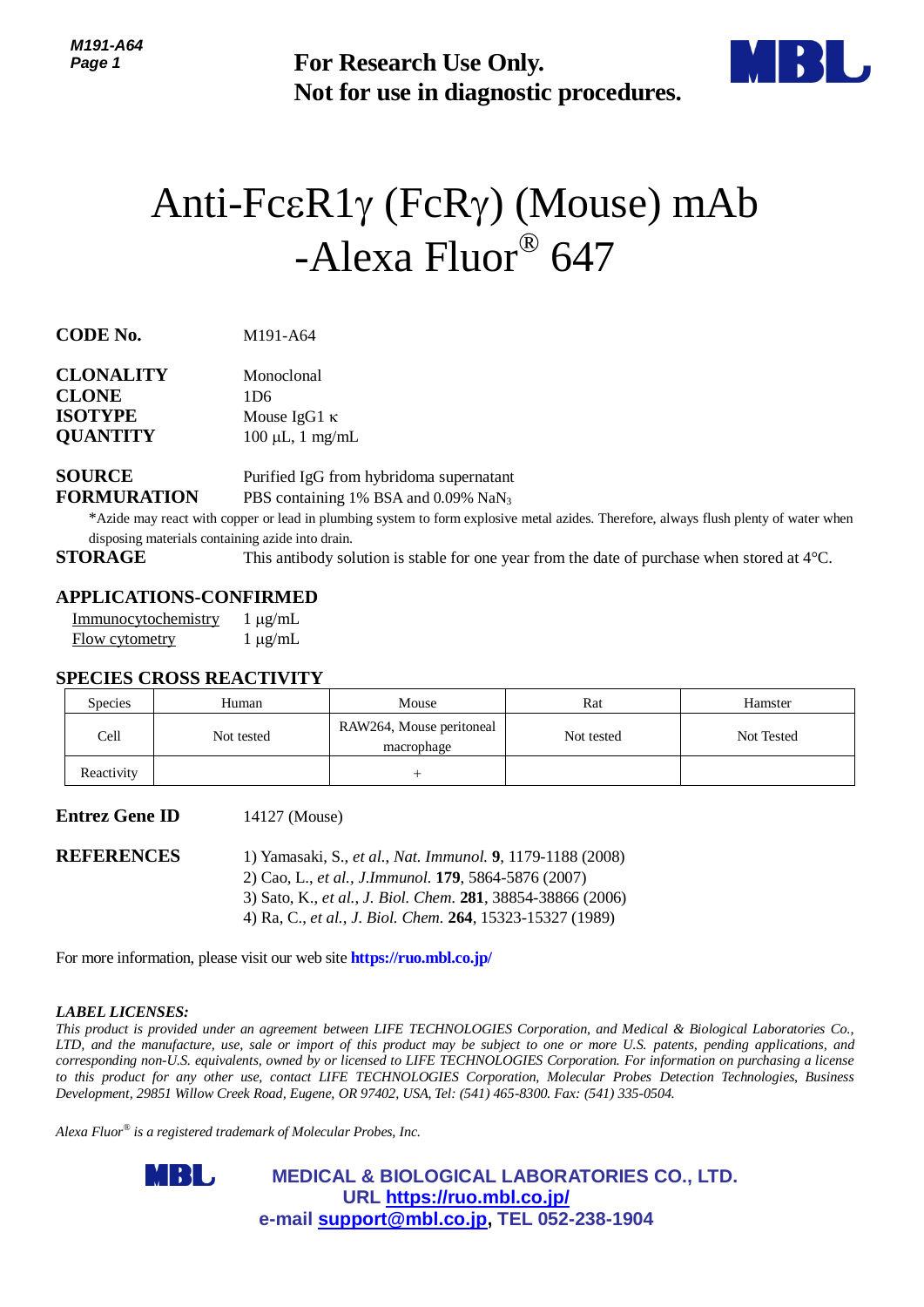*M191-A64 Page 2*

### **RELATED PRODUCTS**

- M191-3 Anti-Fc $\epsilon$ R1 $\gamma$  (FcR $\gamma$ ) (Mouse) mAb (1D6) PM068 Anti-Fc $\epsilon$ R1 $\gamma$  (FcR $\gamma$ ) (Mouse) pAb M191-A48 Anti-Fc $\epsilon$ R1 $\gamma$  (FcR $\gamma$ ) (Mouse) mAb -Alexa Fluor® 488 (1D6) M191-A59 Anti-FcεR1γ (FcRγ) (Mouse) mAb (1D6) -Alexa Fluor® 594 (1D6) D292-3 Anti-Mincle (Mouse) mAb (4A9)
- D303-3 Anti-Fc $\mu$ R (Toso/Faim3) (Mouse) mAb (#4B5)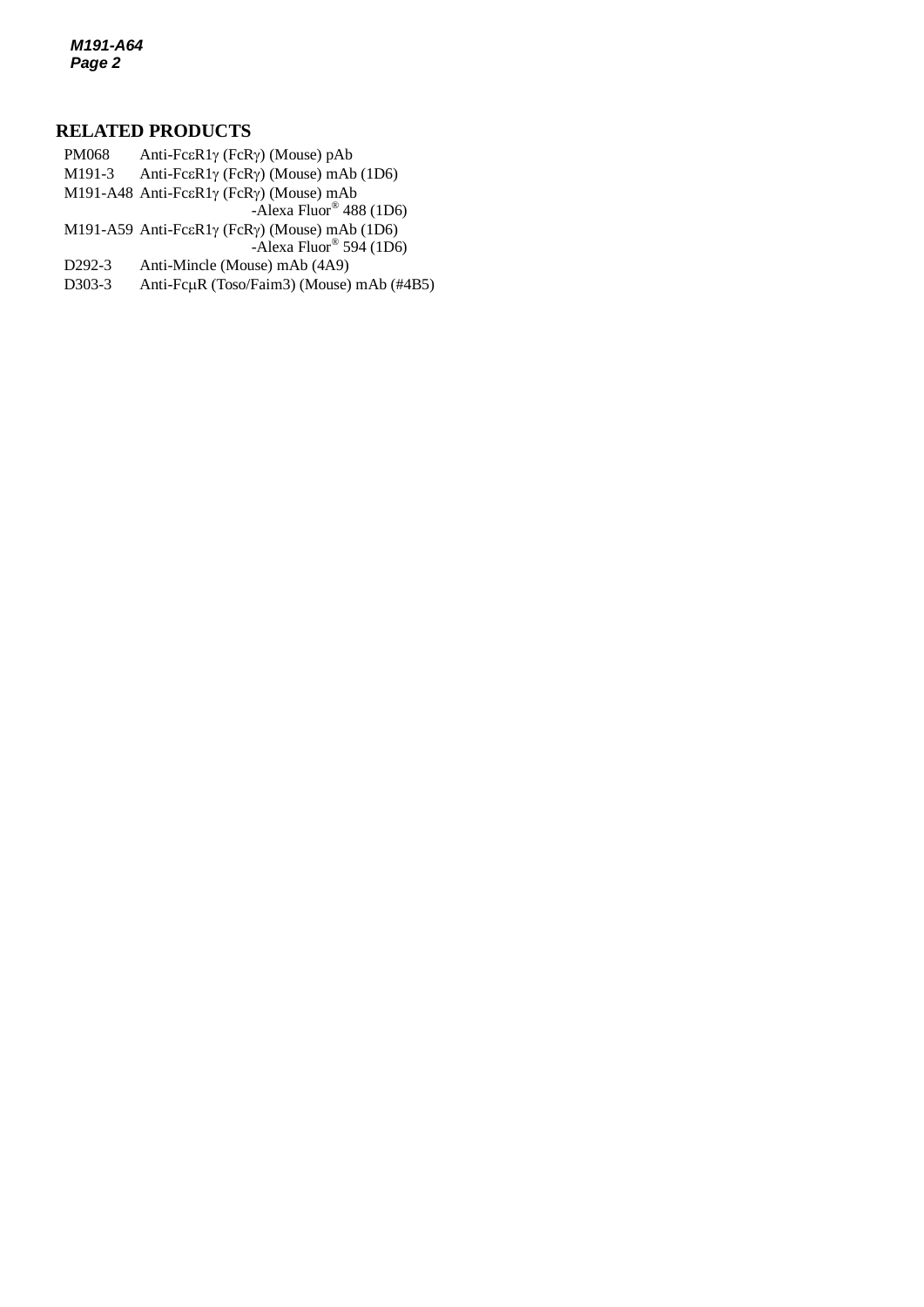#### **Immunocytochemistry**

- 1) Spread the cells on a glass slide, then incubate in a  $CO<sub>2</sub>$  incubator for one night.
- 2) Remove the culture supernatant by careful aspiration.
- 3) Fix the cells by immersing the slide in 4% paraformaldehyde (PFA)/PBS for 10 min. at room temperature ( $20~25^{\circ}$ C).
- 4) Prepare a wash container such as a 500 mL beaker with a magnetic stirrer. Then wash the fixed cells on the glass slide by soaking the slide with a plenty of PBS in the wash container for 5 min. Take care not to touch the cells. Repeat another wash once more.
- 5) Immerse the slide in 0.2% Triton X-100/PBS for 10 min. at room temperature.
- 6) Wash the slide 2 times in PBS for 5 min. each.
- 7) Add Clear Back (human Fc receptor blocking reagent, MBL; code no. MTG-001) to the cell and incubate for 5 min. at room temperature.
- 8) Add the primary antibody diluted with 2% fetal calf serum (FCS)/PBS as suggested in the **APPLICATIONS** onto the cells and incubate for 1 hr. at room temperature. (Optimization of antibody concentration or incubation condition is recommended if necessary.)
- 9) Wash the slide 2 times in PBS for 5 min. each.
- 10) Wipe excess liquid from slide but take care not to touch the cells. Never leave the cells to dry.
- 11) Counter stain with DAPI for 5 min. at room temperature.
- 12) Wash the slide 2 times in PBS for 5 min. each.
- 13) Promptly add mounting medium onto the slide, then put a cover slip on it.

(Positive control for Immunocytochemistry; RAW264)



*Immunocytochemical detection of FcR1 (Mouse) in RAW264* Magenta: M191-A64 Cyan: DAPI